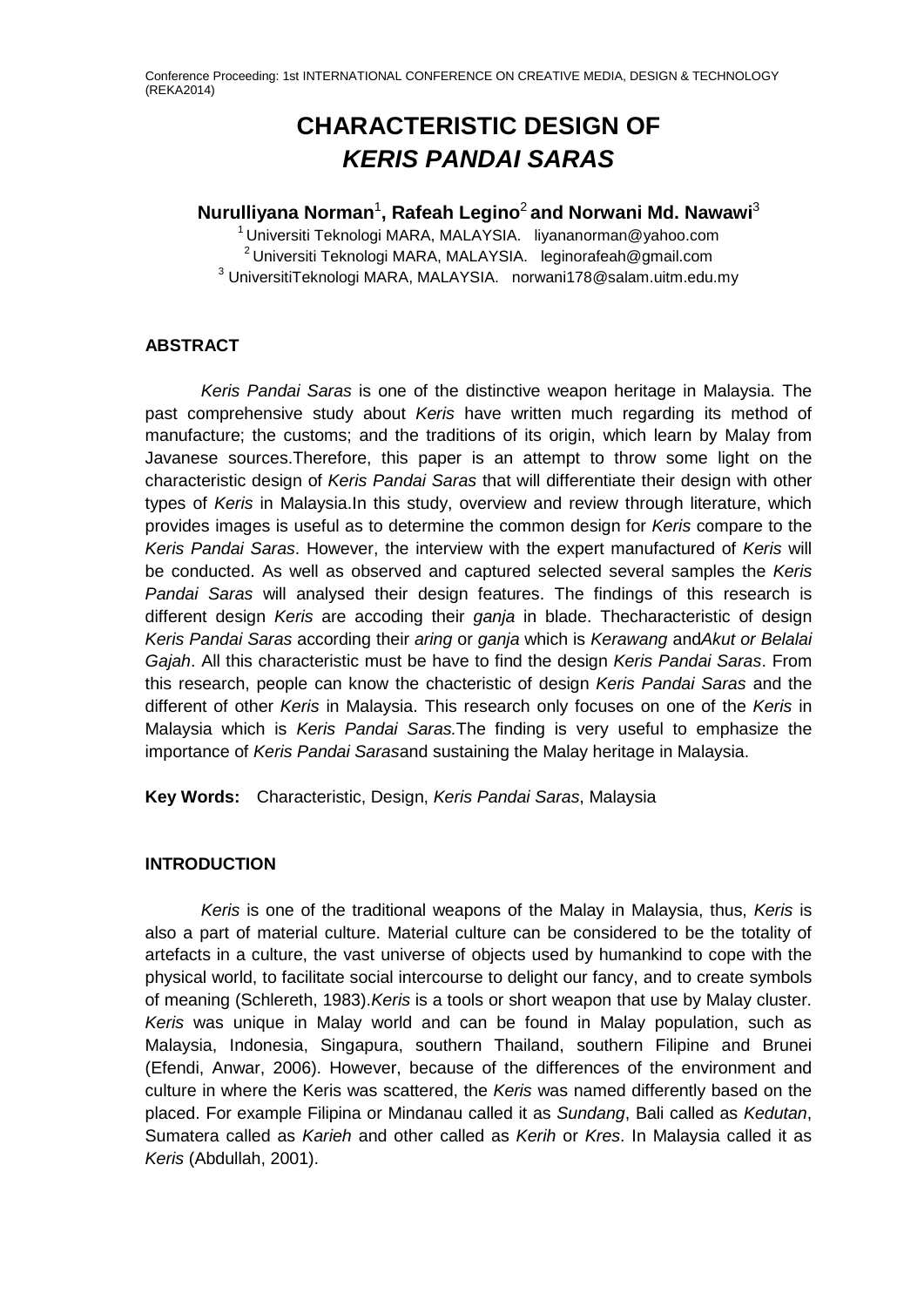In malaysia, there have many *Keris Semenanjung*, which are *Keris Pandai Saras, Keris Melela, Keris Bugis, Keris Alang* and *Keris Sundang*. *Keris Pandai Saras* immortalized the name of its maker (*empu), a* blacksmith who came from Java and migrated to Pattani Mohamad. K, Rahman. N. H. S. N. A, Samian. A. L. (2012). Hamid. A. M. N (2014) said *Keris* come in this day derived from the 13th century. All *Keris* have their own design. All design has hidden meanings. Wearing a *Keris* always considered as the completeness of a Malay costume which is also related to the beautiful of Malay fashion and decorative arts.

#### **PROBLEM STATEMENTS**

Based an interview conducted with assistant curator from National Museum Kuala Lumpur (Ahmad, 2013), the problem have raised up, as nowadays, in the millennium period,perhaps it is unsurprising that the young generation has no longer honors and understand certain traditional Malay culture and civilization in their daily life, particularly with respect to the culture of *Keris.* There are also those, among the Malay community itself, who does not consider *Keris* inheritance as mystical items should be let alone to appreciate it. Even some museum curatorsdo not know the originand perspective pattern of *Keris Pandai Saras*.However, most collector and *empu*  (blacksmith)knows the history and pattern of *Keris Pandai Saras*. This scenario required more attention and need details and visual documentation about *Keris* in Malaysia.

#### **LITERATURE REVIEWS**

Keris begins in 8<sup>th</sup>century at island of Java. It can be proven as the evidence that be found in reliefs at Borobudur Temple (Yub. S, 2006 and Frey, E. 2009). In Village Dukumu, Grabag district, Magelang, Central Java, there have relief that show iron equipment in stone inscriptions which made during the year of 500 AD. There are some pictures in the inscriptions in which the knife pictured is very similar with shape of the *Keris*(Yub. S, 1967). According to Ostmeier's readings, the first *Keris* were manufactured between the years 152 and 210 of the Javanese calendar (AD 230-88). These were straight blade types, with the first sinuous blade has been recorded in the Javanese year of 251 (AD 329) (Frey, 2009).

*Keris* is divided into three main parts which is the blade, the hilt and the sheath (Radzi. S. M, 1994). The *Keris* bladeis 'symmetrical' in shape. The 'symmetrical' shape makes the *Keris* blade more stable when erected to the philosophical right and also gives the dagger strength, stiffness and stability when in use (Mohamad. K, Rahman. N. H. S. N. A, Samian. A. L, 2012).

All *Keris* has their own design. Differences in design and function in the latest development is a result from various factors such as the geographical conditions and the influence of the natural environment of Malaysia. Malay *Keris* appear in nature, simultaneously and each province and territory has its own characteristics either Java or native land in peninsular Malaysia, but the design and accessories from Malay *Keris* are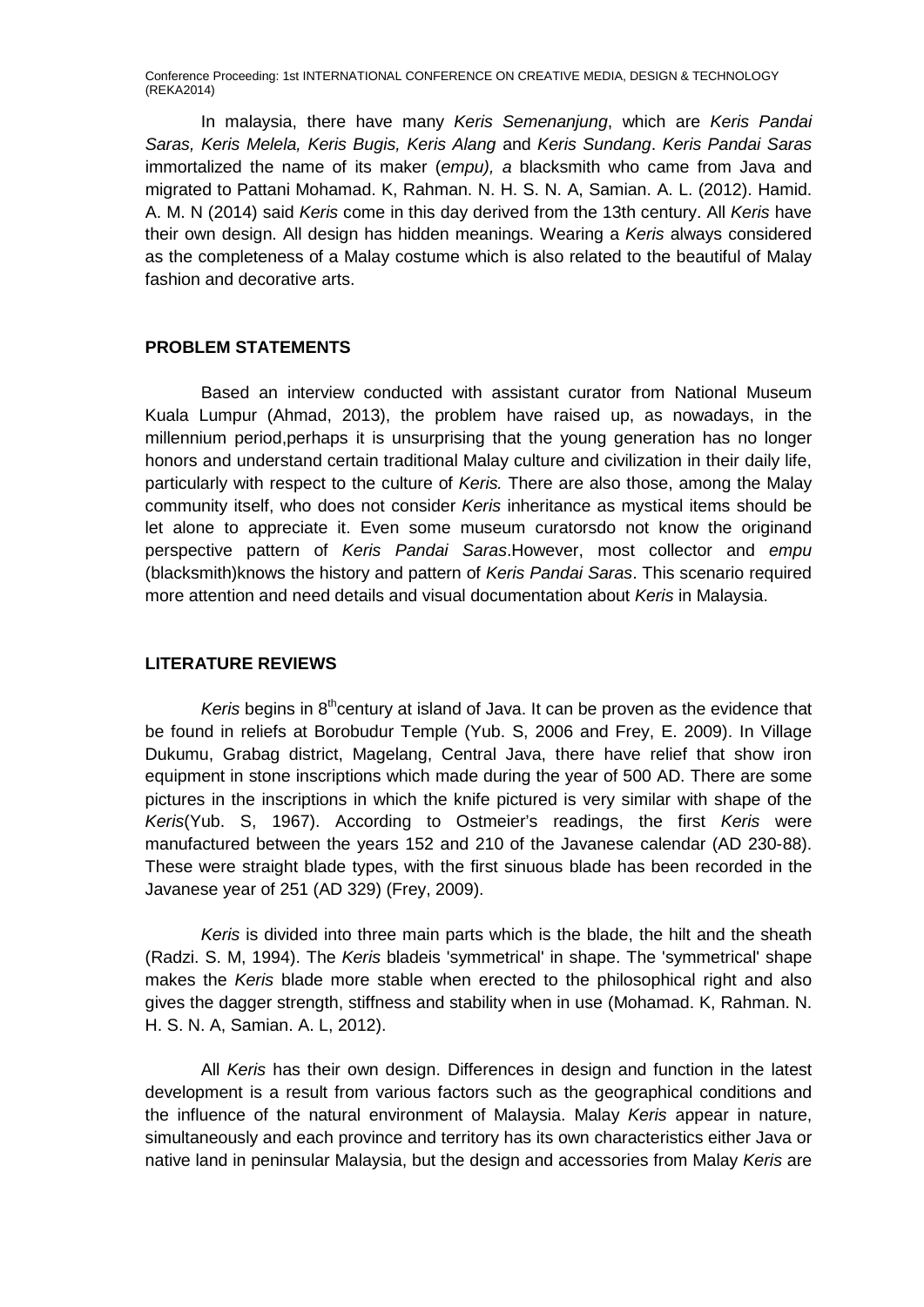different from other *Keris* created and designed patterns in Indonesia, Southern Philippines or even in Borneo (Ali. M.K.).

## **METHODOLOGY**

Figure 1 shows the flow chart in investigating the characteristic of *Keris Pandai Saras*. It started on the secondary and primary data to begin these studies to find important information which is primary data involving interviews and observation as its source of data.



**Figure 1** Flow Chart

#### **RESULTS**

Every *Keris* has its own unique designs which are not only in terms of its physical appearances but, on how it was perceived. Hence, the*empu* (blacksmith) need to be sensitive to those unique qualities and characteristics of the *Keris*. This, to regain awareness of our inheritance of the Malay and consequently keep this country heirloom treasures in its place for the *Keris.*There have three (3) characteristics design of *Keris Pandai Saras* which are:

*1. Aring/Ganja*

Aring was placed in the end upper part of the blade which is having a *kerawang*at the end of the*ganja* (*Kamus Dewan Edisi Empat*, 2012). *Keris* which have kerawang in their *ganja* also called as *Keris ganjarawan*/*Keris ganjaKerawang*.Aring is the important part of the *Keris* which is to know the type of *Keris.* People can know the type of *Keris*just by looking at he *ganja*without open the Sarong (sheath) of *Keris* (Rosli. M. M, 2014). Aring also known as *ekor cicak* (lizard tail)because of the shaped looks like a lizard tail.*Aring*aimsto be*senjata penyinggung*and as the protector grips (Abdullah. Z, 2007).In Indonesia, *Aring*also known as *Ganja*. Ganja Is a piece of iron that has a hole for the *puting*to attached to the *Keris*. *Ganja*was placed at the blade and hilt (*Kamus*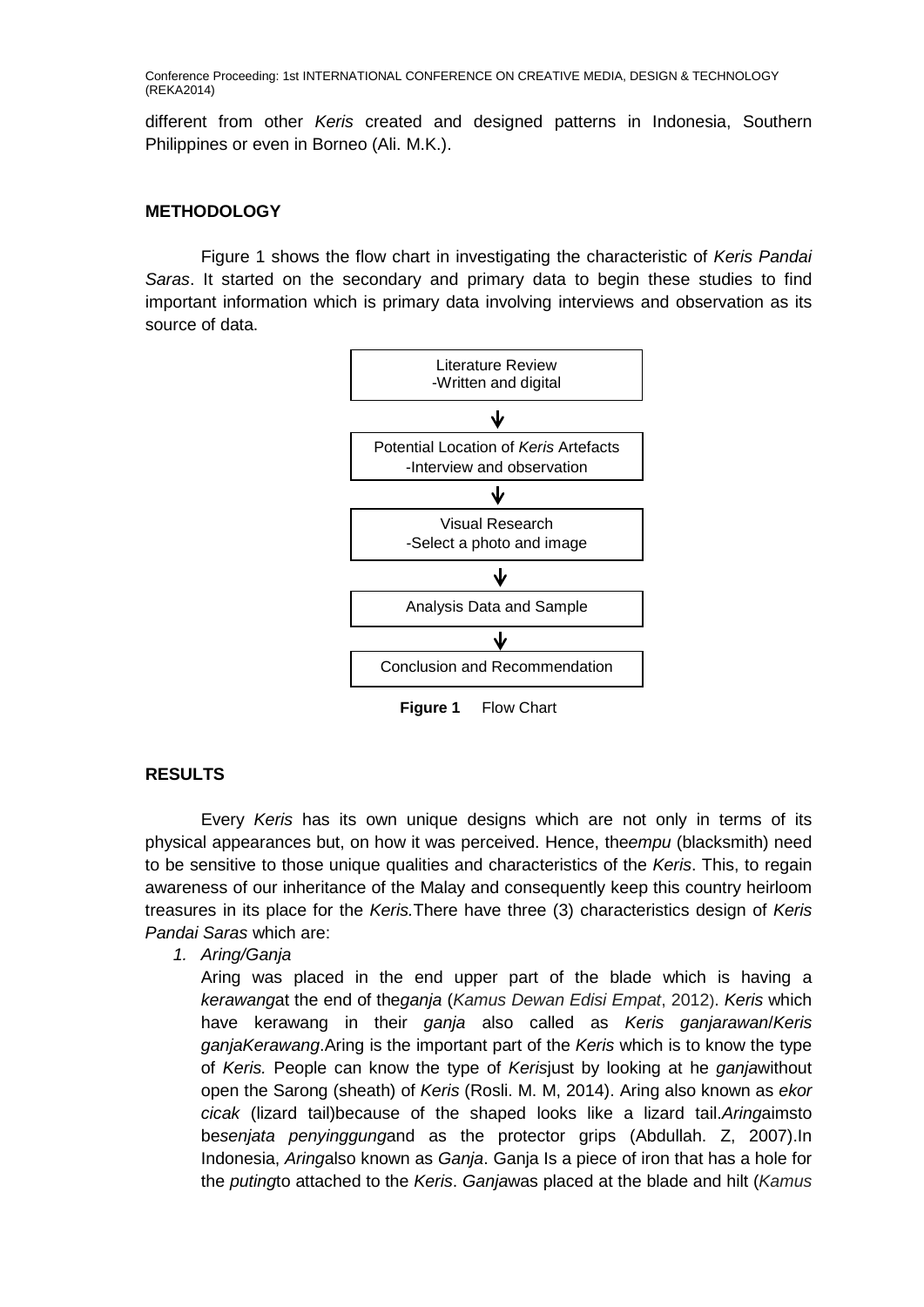*Dewan Edisi Empat*, 2012).Part of the *Ganja*, it has thick and blunt shape, and at the other part it has sharp and thin shape. Usually *Ganja Keris*made from different materials. Some was made by using thesame metal as the blade, and usually this type of *Keris* was named as *Keris ganja seiras*. Meanwhile, if the *Ganja* and the bladewere made by using different metal, it called as *Keris ganja menumpang* (Harsrinuksmo. B, 2004).



**Figure 2***Aring* and *Ganja Keris*

# *2. Kerawang*

*Kerawang*(carving) is a specially design in *Keris Pandai Saras*. Kerawang is one of the elements of the *Keris Pandai Saras,* which is also called as *Kerawang umbi* or *kerawang duri mengkuang*because, the pattern same as the*duri mengkuang*. Function of *duri mengkuang* is as *penyangga* (trestle).*Kerawang* for *Keris Pandai Saras* is different from other *Keris* which is the*Kerawang* design for *keris pandai sarasmust* have two Jawi writtingwhich is Ba  $\rightarrow$  (is like C) and Ha  $\leftarrow$  (is like number 3).The function of Huruf Ha is when two *Keris* touching each other, it will hold the hand from harming the owner hand (Hamid. A. M. N. 2014).



**Figure 3** Kerawang

*3. Akut Belalai Gajah* (elephant's trunk)

*Akut* origin from Malay word *angkut* meanscarrying goods. They have many *akut* such as *belalai gajah* (elephant's trunk)*, kuku garuda* and *paruh burung*. For *Keris Pandai Saras*, akut design more to the shape of the elephant's trunk. It called as *belalai gajah* (elephant's trunk) because, the elephant use their trunkto carry the foods, to give to their child. So that, the*akut* was symbolizedas sustenance.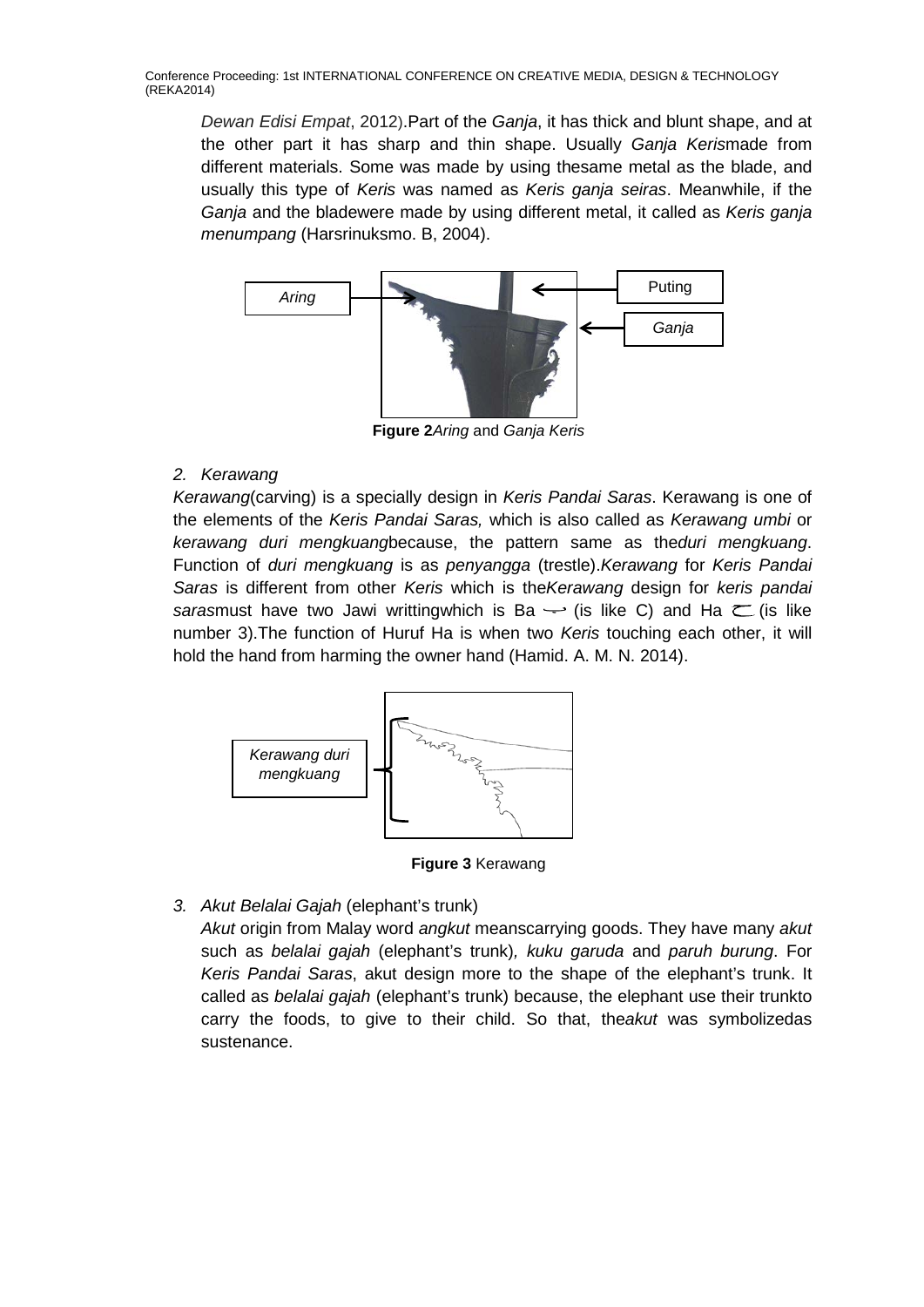

**Figure 4***Akut*

#### **CONCLUSIONS**

The elements in *Aring/Ganja* plays significant roles to identify the *Keris Pandai Saras*. The uniqueness that appears on these elements can be regarded as an identity of the blacksmith (empu). Therefore, the correct use of design could play very well role in quality of the*Keris*. This paper has explained well on how to identify the characteristics of design *Keris Pandai Saras.* Based on this study, further research will be done on the Sheath, hilt and *pendokok* that are suitable in *Keris Pandai Saras*. These elements are important in*Keris*, and without these elements, people cannot call it as a *Keris*. Furthermore, efforts should be put to establish knowledges pertaining to *Keris Semenanjung*.

### **ACKNOWLEDGMENT**

The authors would like to acknowledge the University Teknology MARA (UiTM) and Ministry of Education for thefunding under Fundamental Research Grant (FRGS).

## **REFERENCES**

- Abdullah. M. Z. (2001). Senjata Tradisi Masyarakat Melayu: Kajian Khusus Tentang Keris, Pengaruh dan Perkembangannya (pp. 48). Jurnal Seri Alam 7. Lembaga Muzium Selangor.
- Abdullah. Z. (2007). Rahsia Keris dan Senjata Warisan Melayu. D Warisan Darul Naim, Kota Bharu, Kelantan.
- Ahmad. B. (2013). Assistant Curator, National Museum, Kuala Lumpur.
- Ali. M. K. Seni Persenjataan dan Budaya Keris Melayu. Kumpulan JEASON

Efendi, Anwar. (2006). Kesempurnaan Hidup Masyarakat Jawa. Jurnal Ibda.

Frey. E. (2009). The Kris Mystic Weapon of The Malay World. Institut Terjemahan Negara Malaysia Berhad, Kuala Lumpur.